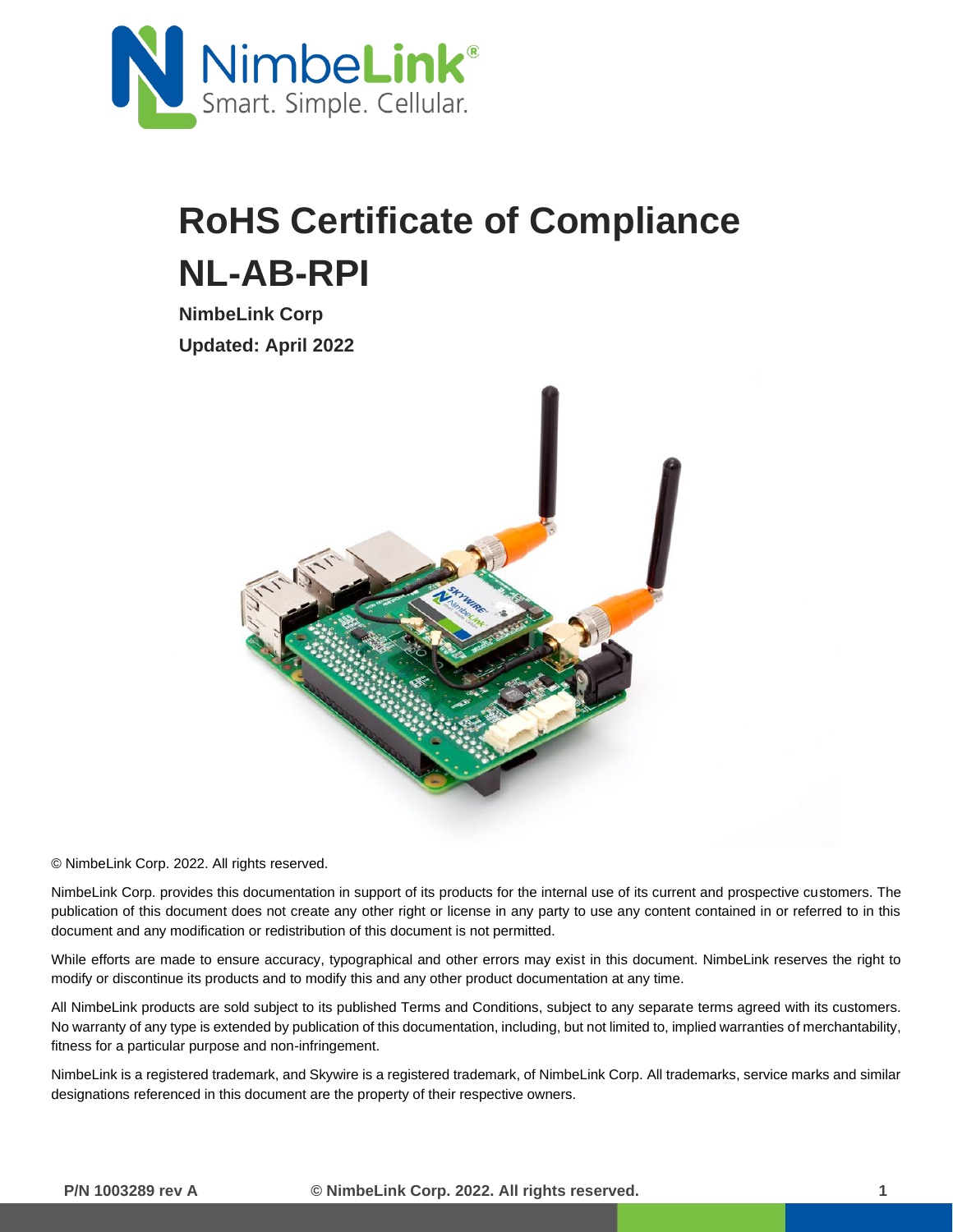## **RoHS Compliance**

NimbeLink Corp. hereby certifies that the NimbeLink Corp. Raspberry Pi Skywire Adapter, NL-AB-RPI, is in compliance with the European Union Directive EU 2015/863 on the Restriction of the use of certain Hazardous Substances in electrical and electronic equipment (RoHS).

Our RoHS compliant products do not contain:

Lead (Pb), Mercury (Hg), Cadmium (Cd), Hexavalent Chromium (Cr+6), Poly Brominated Biphenyls (PBB), Poly Brominated Diphenyl Ethers (PBDE) including Deca-BDE, (Hexabromocyclododecane (HBCDD), Bis(2-ethylhexyl) phthalate (DEHP), Butyl benzyl phthalate (BBP) Dibutyl phthalate (DBP) Diisobutyl phthalate (DIBP)

above the tolerated maximum concentration values (MCV).

Signature:

Name: Kurt Larson Title: VP Technology